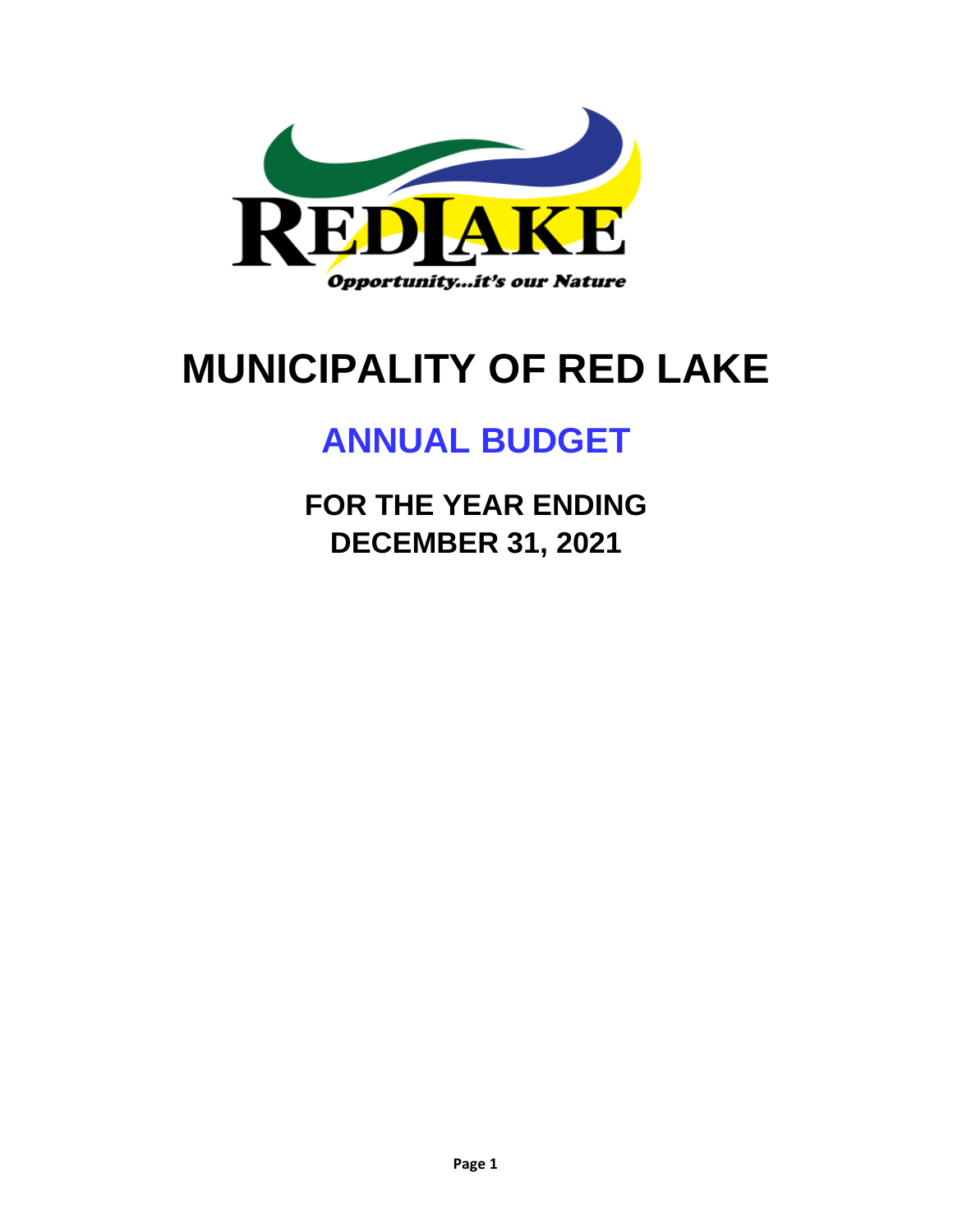

#### **MUNICIPALITY OF RED LAKE ANNUAL BUDGET FOR THE YEAR ENDING DECEMBER 31, 2021**

#### **TABLE OF CONTENTS**

|                                                        | Page |
|--------------------------------------------------------|------|
|                                                        |      |
| <b>Sheet 1 - Annual Budget Summary</b>                 | 3    |
| <b>Sheet 2 - Cash Sources Budget (Summarized)</b>      | 4    |
| <b>Sheet 4 - Operating Expenditures Budget</b>         | 5    |
| <b>Sheet 5 - Capital Expenditures Budget</b>           | 6    |
| <b>Sheet 6 - Amortization of Capital Assets</b>        |      |
| <b>Sheet 7 - Principal Repayment of Long Term Debt</b> | 8    |
| Sheet 8 - Reconciliation of Budget to O. Reg 284/09    | 9    |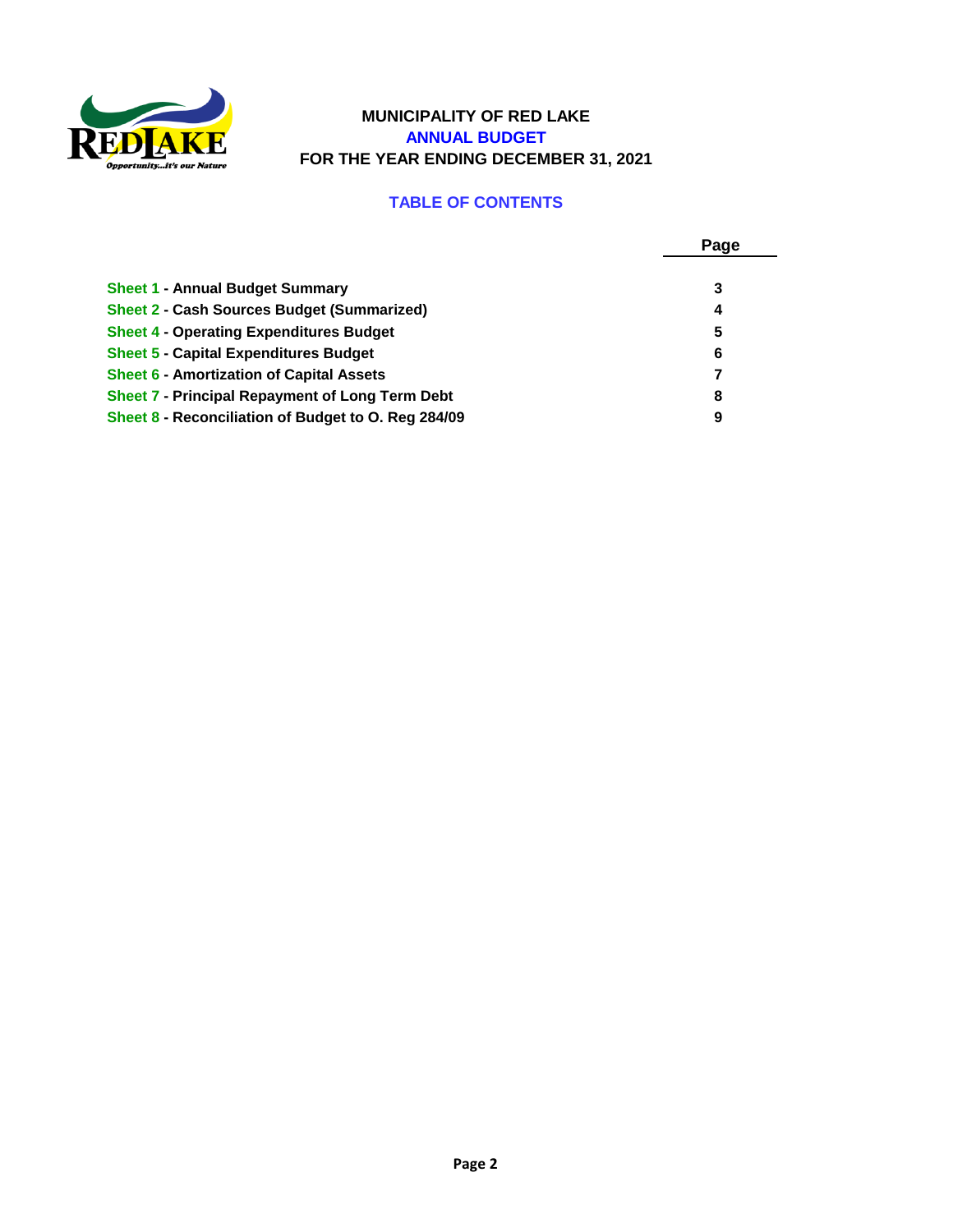**Sheet 1**



#### **MUNICIPALITY OF RED LAKE ANNUAL BUDGET SUMMARY FOR THE YEAR ENDING DECEMBER 31, 2021**

| <b>CASH SOURCES</b>                                          |    | 2021       |    | 2020       |    | 2019       |    | 2018       |
|--------------------------------------------------------------|----|------------|----|------------|----|------------|----|------------|
| <b>OPERATING</b>                                             | S  | 15,598,337 | S. | 17,439,681 | S. | 16,815,298 | Ŝ. | 16,556,083 |
| <b>CAPITAL</b>                                               |    | 6,351,058  |    | 11,339,841 |    | 10,185,954 |    | 992,754    |
| <b>TERM DEBT PROCEEDS</b>                                    |    | 1,340,518  |    | 1,225,024  |    | 2,988,678  |    | 2,289,722  |
| <b>RESERVE AND FUNDS TRANSFERS</b>                           |    | 448,857    |    | 360,316    |    | 86,250     |    | 30,995     |
| (From Sheet 2)                                               |    |            |    |            |    |            |    |            |
| <b>TOTAL CASH SOURCES</b>                                    |    | 23,738,770 |    | 30,364,862 |    | 30,076,180 |    | 19,869,554 |
| <b>CASH REQUIREMENTS</b><br><b>CAPITAL</b><br>(From Sheet 4) |    | 8,024,053  |    | 12,893,755 |    | 13,360,697 |    | 3,313,482  |
| <b>OPERATING</b>                                             |    | 15,714,717 |    | 17,471,107 |    | 16,715,483 |    | 16,556,072 |
| (From Sheet 3)                                               |    |            |    |            |    |            |    |            |
| <b>TOTAL CASH REQUIREMENTS</b>                               |    | 23,738,770 |    | 30,364,862 |    | 30,076,180 |    | 19,869,554 |
| <b>PROJECTED SURPLUS (DEFICIT)</b>                           | \$ | 0          | \$ | 0          | \$ | $(0)$ \$   |    | 0          |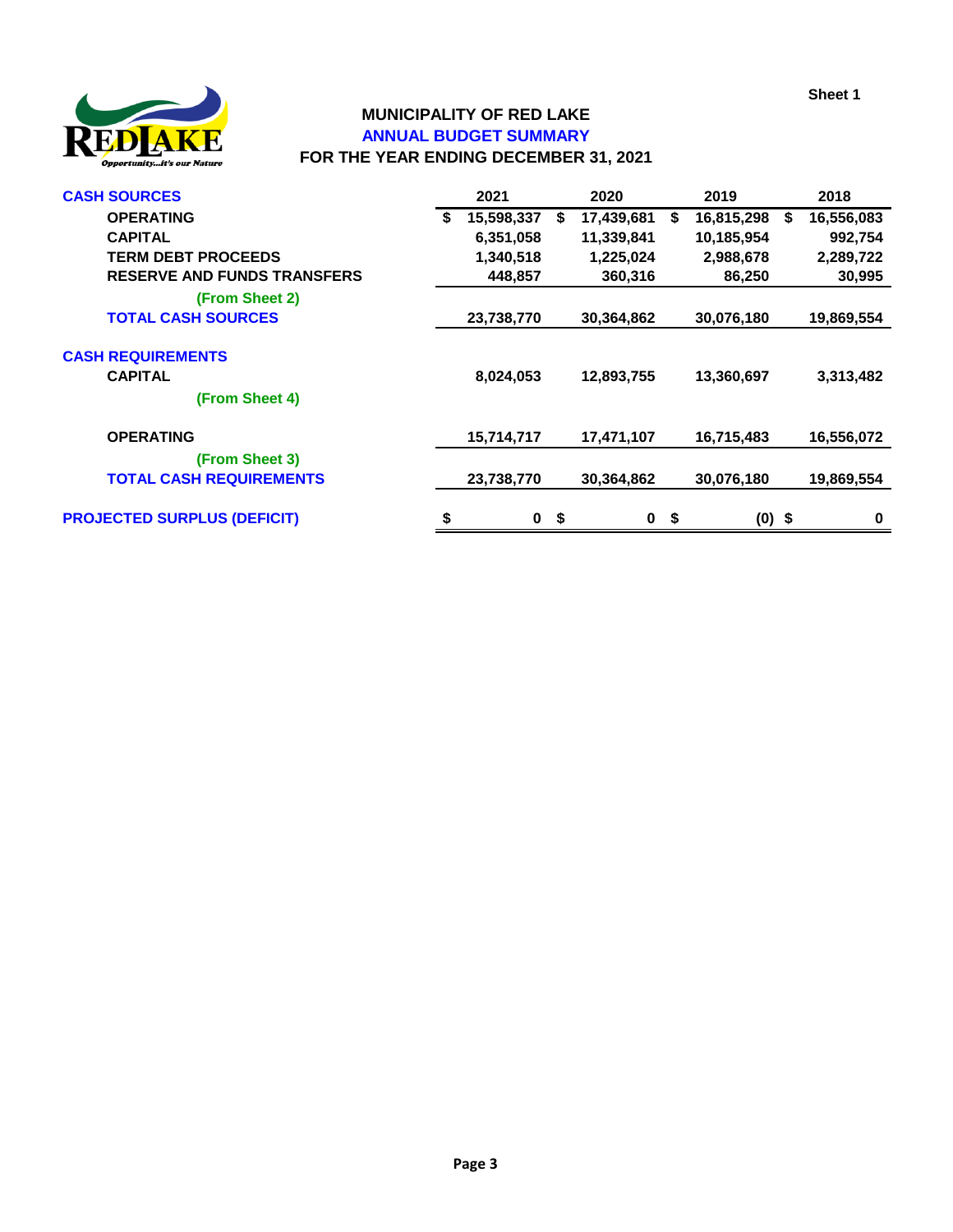

#### **CASH SOURCES BUDGET FOR THE YEAR ENDING DECEMBER 31, 2021 MUNICIPALITY OF RED LAKE**

| <b>REVENUE</b>                       | 2021                 | 2020             | 2019             | 2018             |
|--------------------------------------|----------------------|------------------|------------------|------------------|
| <b>TAXATION</b>                      |                      |                  |                  |                  |
| <b>Taxation</b>                      | \$<br>$9,000,000$ \$ | 9,168,071        | \$<br>9,032,583  | \$<br>8,256,610  |
| <b>Taxation Adjustments</b>          | (65,000)             | (300,000)        | (300,000)        | (162, 500)       |
| <b>Grants In Lieu of Taxation</b>    | 448,672              | 456,891          | 450,139          | 401,978          |
|                                      | 9,383,672            | 9,324,963        | 9,182,722        | 8,496,088        |
| <b>OPERATING GRANTS</b>              |                      |                  |                  |                  |
| <b>Ontario Operating Grants</b>      | 1,262,638            | 1,393,538        | 1,482,441        | 1,702,252        |
| <b>KDSB Funding</b>                  |                      | 1,022,439        | 951,376          | 917,319          |
|                                      | 1,262,638            | 2,415,977        | 2,433,817        | 2,619,571        |
| <b>CAPITAL GRANTS</b>                |                      |                  |                  |                  |
| <b>Ontario Conditional Grants</b>    |                      | 739,706          | 1,077,958        | 471,354          |
| <b>Canada Conditional Grants</b>     | 6,351,058            | 10,248,622       | 8,965,420        | 175,000          |
| <b>Federal Gas Tax Funding</b>       |                      | 351,514          | 142,576          | 346,400          |
|                                      | 6,351,058            | 11,339,841       | 10,185,954       | 992,754          |
| <b>OTHER OPERATING REVENUE</b>       |                      |                  |                  |                  |
| <b>User Fees and Charges</b>         | 4,349,377            | 5,050,391        | 4,561,534        | 4,816,749        |
| <b>Licenses and Permits</b>          | 83,050               | 61,900           | 61,875           | 64,875           |
| <b>Recreation</b>                    | 112,000              | 176,850          | 167,675          | 152,650          |
| <b>Service Charges and Penalties</b> | 345,000              | 350,000          | 355,750          | 278,500          |
| <b>Investment</b>                    | 62,600               | 59,600           | 51,925           | 51,925           |
| <b>Municipal Asset Sales</b>         |                      |                  |                  | 75,725           |
|                                      | 4,952,027            | 5,698,741        | 5,198,759        | 5,440,424        |
| <b>TOTAL OPERATING CASH SOURCES</b>  | 21,949,395           | 28,779,522       | 27,001,252       | 17,548,838       |
| <b>PROCEEDS FROM LONG TERM DEBT</b>  | 1,340,518            | 1,225,024        | 2,988,678        | 2,289,722        |
| <b>RESERVE AND FUND TRANSFERS</b>    |                      |                  |                  |                  |
| <b>Capital Donation</b>              | 58,900               |                  |                  |                  |
| <b>Capital Reserve</b>               | 273,577              | 342,316          |                  |                  |
| <b>Operating Reserve</b>             | 116,380              | 18,000           | 86,250           | 30,995           |
| <b>Trust Fund</b>                    |                      |                  |                  |                  |
|                                      | 448,857              | 360,316          | 86,250           | 30,995           |
| <b>TOTAL CASH SOURCES</b>            | \$<br>23,738,770     | \$<br>30,364,862 | \$<br>30,076,180 | \$<br>19,869,554 |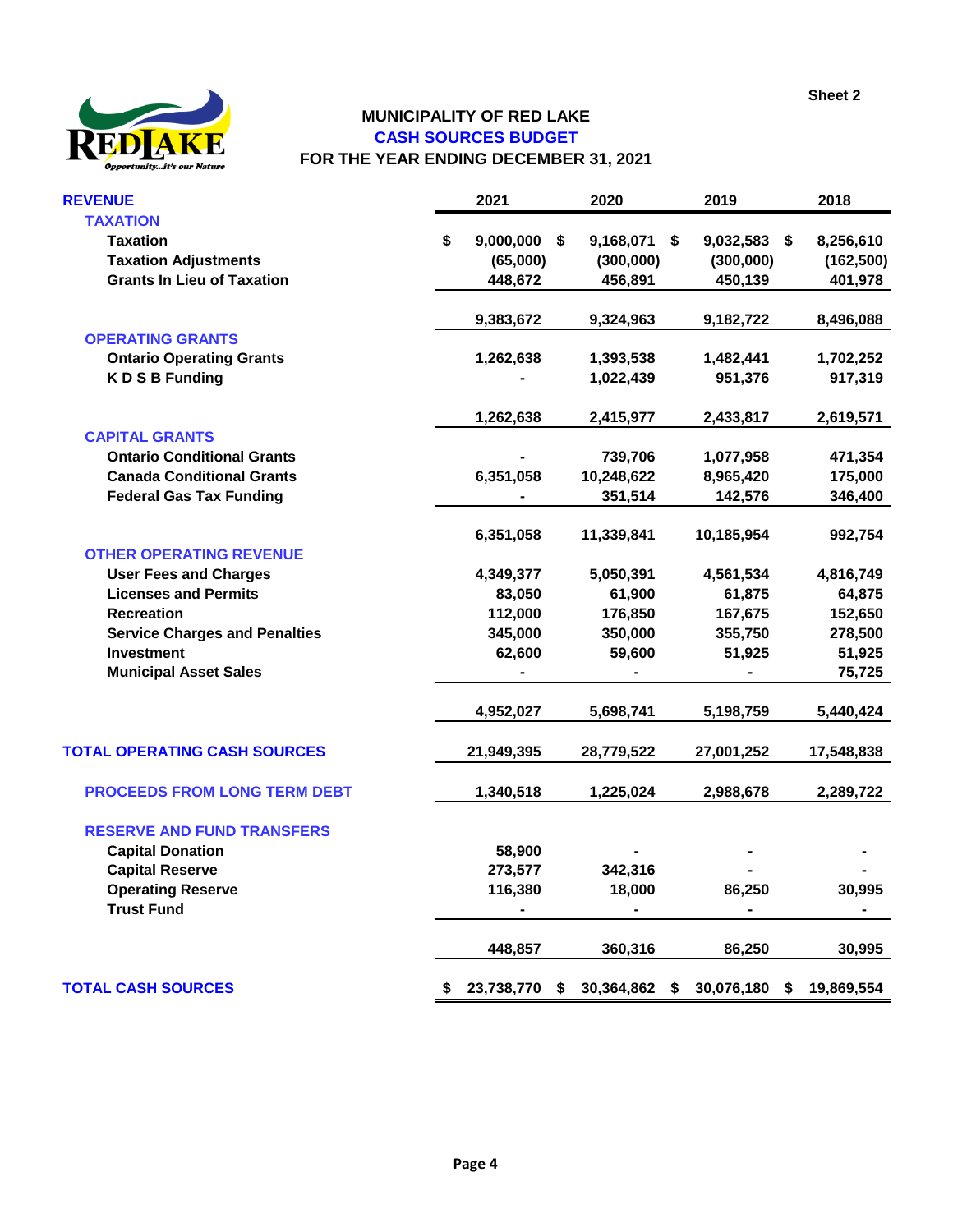

## **MUNICIPALITY OF RED LAKE OPERATING EXPENDITURES BUDGET FOR THE YEAR ENDING DECEMBER 31, 2021**

| <b>OPERATING EXPENDITURES</b>                      | 2021            | 2020                         | 2019                        | 2018                     |
|----------------------------------------------------|-----------------|------------------------------|-----------------------------|--------------------------|
| Administration                                     | \$<br>1,503,045 | \$<br>$\overline{1,}673,517$ | \$<br>1,794,667             | \$<br>$\sqrt{1,}495,492$ |
| <b>Council</b>                                     | 216,860         | 272,635                      | 259,757                     | 232,034                  |
| Human Resources/Health & Safety                    | 38,982          | 101,603                      | 123,131                     | 116,158                  |
| <b>Fire Department</b>                             | 608,631         | 574,697                      | 555,235                     | 532,947                  |
| <b>Police</b>                                      | 1,265,476       | 1,263,073                    | 1,223,398                   | 1,613,127                |
| <b>Community Safety &amp; Well-Being</b>           |                 |                              |                             |                          |
| <b>By-Law</b>                                      | 148,108         | 127,858                      | 136,756                     | 134,203                  |
| <b>Public Works--Operations and Transportation</b> | 3,659,306       | 3,556,206                    | 3,272,278                   | 3,195,941                |
| <b>Infrastructure Development Coordinator</b>      | 93,830          | 100,709                      | 82,087                      | 81,704                   |
| <b>Public Works--Environment Health</b>            | 4,736,674       | 4,636,473                    | 4,298,427                   | 4,058,218                |
| <b>Public Health</b>                               | 173,040         | 173,040                      | 184,668                     | 184,668                  |
| <b>Health Committee</b>                            | 2,664           | 1,766                        | 15,017                      | 25,685                   |
| <b>Ambulance</b>                                   | 431,495         | 419,756                      | 415,425                     | 364,657                  |
| <b>Homeless Shelter</b>                            |                 |                              |                             |                          |
| <b>Social Housing</b>                              | 366,257         | 421,992                      | 408,502                     | 428,952                  |
| <b>Ontario Works</b>                               | 93,080          | 82,538                       | 86,243                      | 91,995                   |
| <b>Assistance to Aged Persons</b>                  | 581,846         | 532,969                      | 522,519                     | 497,637                  |
| <b>Child Care Assistance</b>                       | 62,950          | 45,167                       | 45,440                      | 44,700                   |
| <b>Child Care Services</b>                         |                 | 1,666,814                    | 1,599,927                   | 1,598,866                |
| <b>Recreation Programs</b>                         | 233,484         | 169,328                      | 166,383                     | 201,311                  |
| <b>Facilities</b>                                  | 2,342,477       | 2,261,745                    | 2,037,441                   | 1,865,210                |
| <b>Building Division</b>                           | 52,620          | 23,534                       | 35,470                      | 75,920                   |
| <b>Planning Division</b>                           | 30,023          | 61,972                       | 61,443                      | 106,727                  |
| <b>Community Development</b>                       | 131,107         | 118,384                      | 66,059                      | 109,022                  |
| <b>Property Development</b>                        | 449,659         | 564,166                      | 541,458                     | 601,845                  |
| <b>Airport</b>                                     | 1,776,746       | 1,851,083                    | 1,557,342                   | 1,577,509                |
| <b>TOTAL OPERATING EXPENDITURES</b>                | 18,998,360      | 20,701,025                   | 19,489,074                  | 19,234,530               |
| <b>Less: Amortization of Capital Assets</b>        | (3, 283, 643)   | (3,229,917)                  | (2,773,591)                 | (2,678,457)              |
| (From Sheet 5)                                     |                 |                              |                             |                          |
| <b>NET OPERATING EXPENDITURES</b>                  | 15,714,717      | \$                           | 17,471,107 \$ 16,715,483 \$ | 16,556,072               |
| (To Sheet 1)                                       |                 |                              |                             |                          |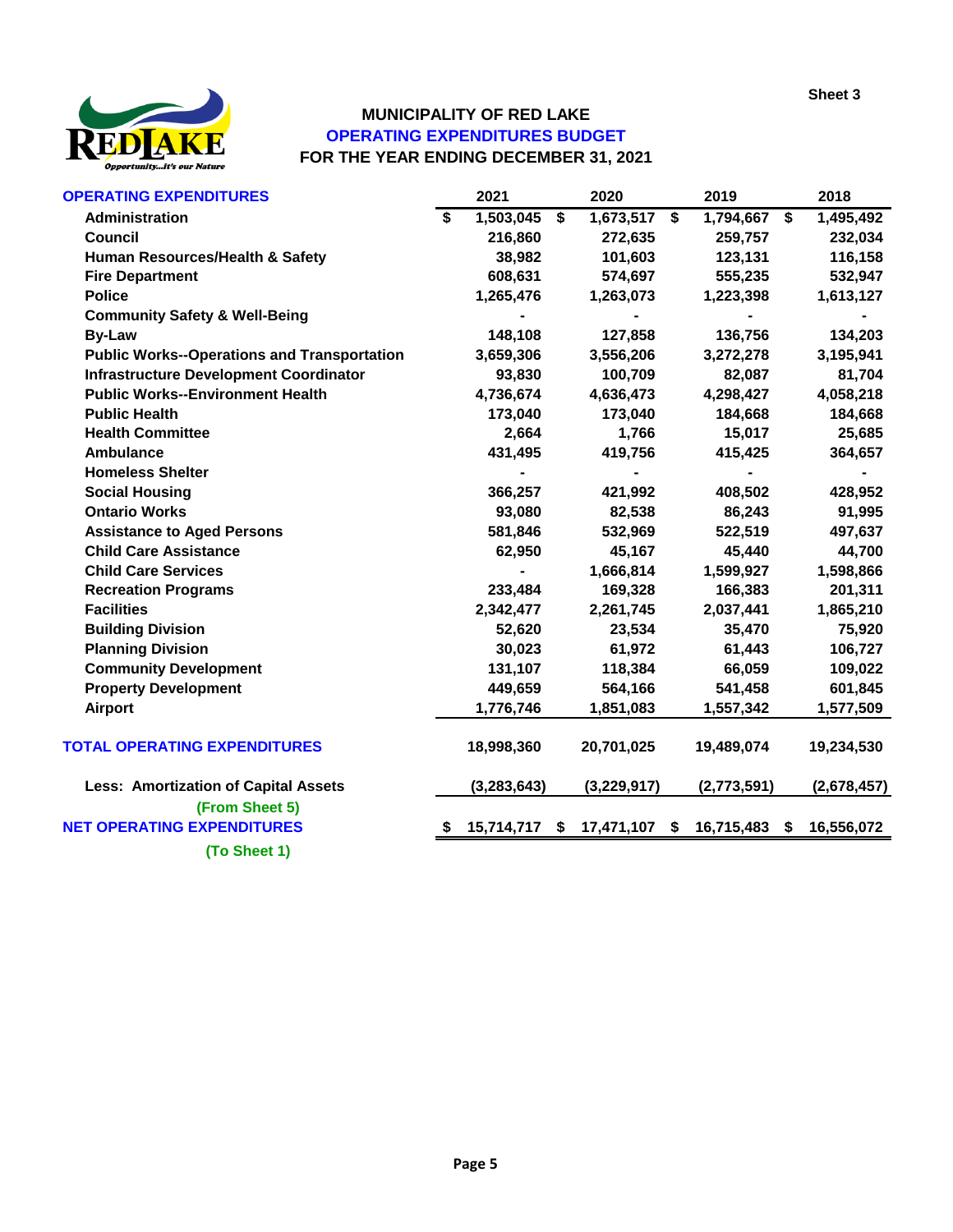

### **CAPITAL EXPENDITURES BUDGET FOR THE YEAR ENDING DECEMBER 31, 2021 MUNICIPALITY OF RED LAKE**

| <b>CAPITAL EXPENDITURES</b>                  | 2021            | 2020             | 2019                | 2018         |
|----------------------------------------------|-----------------|------------------|---------------------|--------------|
| Administration                               | \$              | \$<br>5,495      | \$<br>10,354        | \$<br>12,201 |
| <b>Fire Department</b>                       | 75,341          | 11,000           | 10,255              | 8,495        |
| <b>By-Law</b>                                |                 |                  |                     | 15,264       |
| <b>Public Works</b>                          | 438,763         | 443,779          | 295,047             | 447,011      |
| <b>Ferry</b>                                 | 10,176          | 51,175           | 25,440              | 1,526        |
| <b>Street Lighting</b>                       |                 |                  | 5,088               |              |
| <b>Property Development</b>                  | 4,482,785       | 75,327           | 3,193,296           | 539,273      |
| <b>Sanitary Sewer</b>                        | 274,022         | 266,611          | 345,307             | 572,945      |
| <b>Water Treatment Plant</b>                 | 247,277         | 165,360          | 466,579             | 337,012      |
| <b>Waste Transfer Site</b>                   | 50,880          | 94,127           | 634,616             | 750,145      |
| <b>Recycling</b>                             | 31,167          |                  | 113,717             |              |
| <b>Child Care</b>                            |                 |                  | 1,170               | 2,544        |
| <b>Recreation</b>                            |                 |                  |                     |              |
| <b>Facilities</b>                            | 20,352          | 6,106            |                     | 45,792       |
| <b>Parks</b>                                 | 51,898          | 26,051           | 31,628              | 377,033      |
| <b>Municipal Building</b>                    | 56,222          | 41,266           |                     | 27,968       |
| <b>Beaches</b>                               |                 |                  |                     |              |
| <b>Docks</b>                                 | 20,352          |                  | 17,299              | 19,506       |
| <b>Recreation Cluster</b>                    | 107,118         | 1,063,221        | 1,012,123           |              |
| Norseman Inn                                 |                 |                  |                     |              |
| <b>Norseman Modulars</b>                     |                 |                  |                     |              |
| Regional Events, Arts & Cultural Hub (REACH) |                 | 755,059          | 330,720             |              |
| <b>Outdoor Rinks</b>                         |                 |                  |                     |              |
| <b>Cemeteries</b>                            | 6,106           | 10,176           | 10,176              | 10,176       |
| Pharmacy                                     |                 |                  |                     |              |
| <b>Cochenour Hall</b>                        |                 | 3,053            |                     |              |
| <b>Community Centre</b>                      | 2,644           | 6,959            |                     | 16,790       |
| Arena                                        | 22,691          | 11,464           | 35,822              | 21,980       |
| <b>Clinic</b>                                |                 | 9,000            |                     |              |
| Library                                      | 46,484          | 10,119           | 23,039              |              |
| <b>Heritage Centre</b>                       |                 |                  |                     | 24,321       |
| <b>Building and Planning Division</b>        |                 |                  |                     |              |
| <b>Residential Development</b>               |                 | 74,285           | 59,021              |              |
| <b>Commercial Development</b>                |                 |                  |                     |              |
| <b>Airport</b>                               | 2,079,777       | 9,764,122        | 6,740,000           | 83,500       |
| <b>TOTAL CAPITAL EXPENDITURES</b>            | \$<br>8,024,053 | \$<br>12,893,755 | \$<br>13,360,697 \$ | 3,313,482    |
| (To Sheet 1)                                 |                 |                  |                     |              |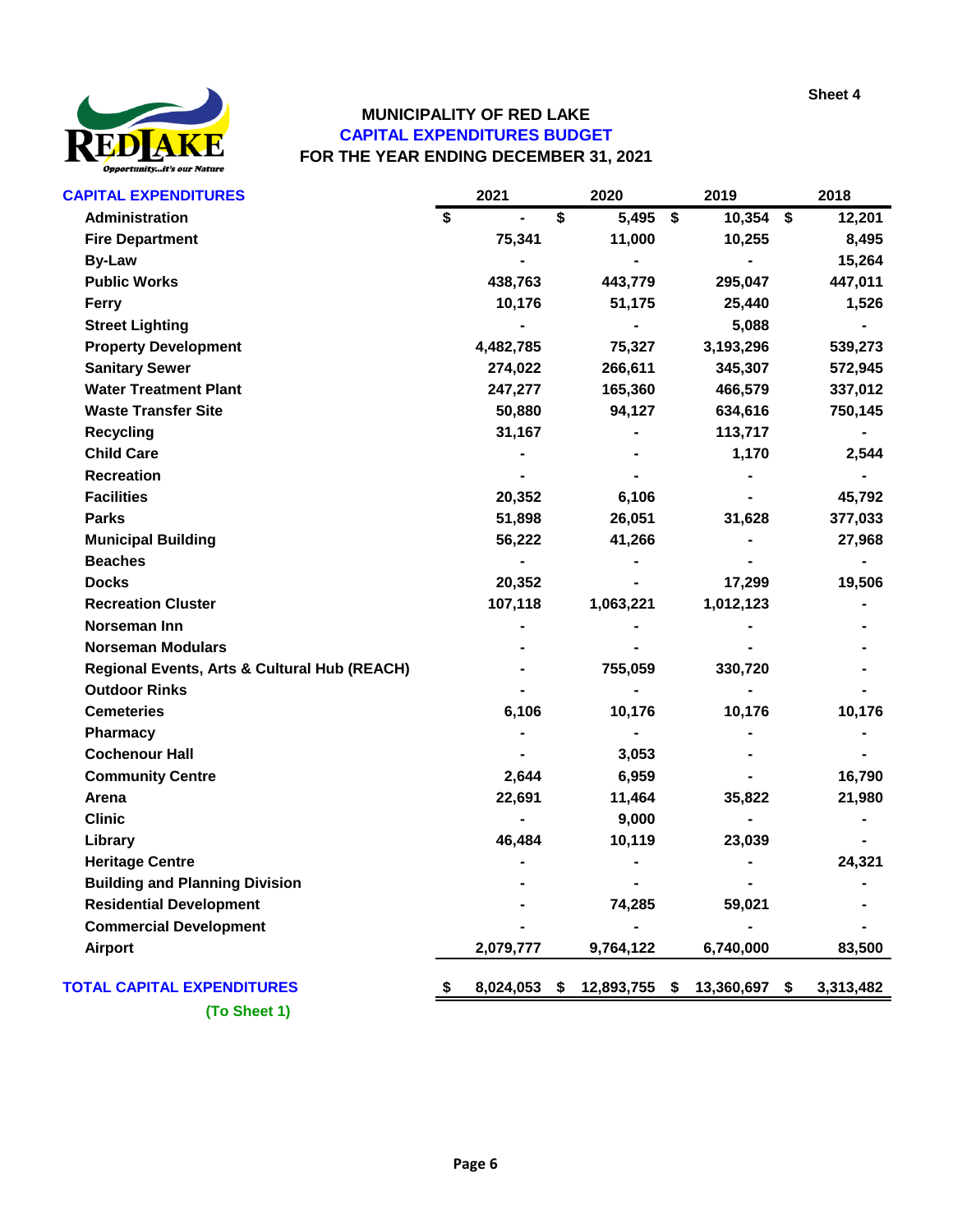

# **FOR THE YEAR ENDING DECEMBER 31, 2021 MUNICIPALITY OF RED LAKE AMORTIZATION OF CAPITAL ASSETS**

| <b>AMORTIZATION OF CAPITAL ASSETS</b>              | 2021         |      | 2020      |   | 2019      |     | 2018      |
|----------------------------------------------------|--------------|------|-----------|---|-----------|-----|-----------|
| Administration                                     | \$<br>11.225 | - \$ | 10.944    | S | 8,952     | - S | 8,584     |
| <b>Fire Department</b>                             | 88,855       |      | 93.546    |   | 104.818   |     | 95,911    |
| <b>Public Works--Operations and Transportation</b> | 952.201      |      | 906.684   |   | 790,805   |     | 759,220   |
| <b>Public Works--Environment Health</b>            | 1,001,775    |      | 988.294   |   | 925,052   |     | 925,246   |
| <b>Child Care Services</b>                         |              |      | 31.687    |   | 60.488    |     | 62,743    |
| <b>Facilities</b>                                  | 492.705      |      | 490.290   |   | 431.901   |     | 375,777   |
| <b>Building Division</b>                           |              |      |           |   |           |     | 2.551     |
| <b>Property Development</b>                        | 38.434       |      | 36,055    |   | 35.199    |     | 35,199    |
| Airport                                            | 698,447      |      | 672,416   |   | 416,378   |     | 413,225   |
| <b>TOTAL AMORTIZATION OF CAPITAL ASSETS</b>        | 3,283,643    |      | 3,229,917 |   | 2,773,591 |     | 2,678,457 |

**(To Sheet 4)**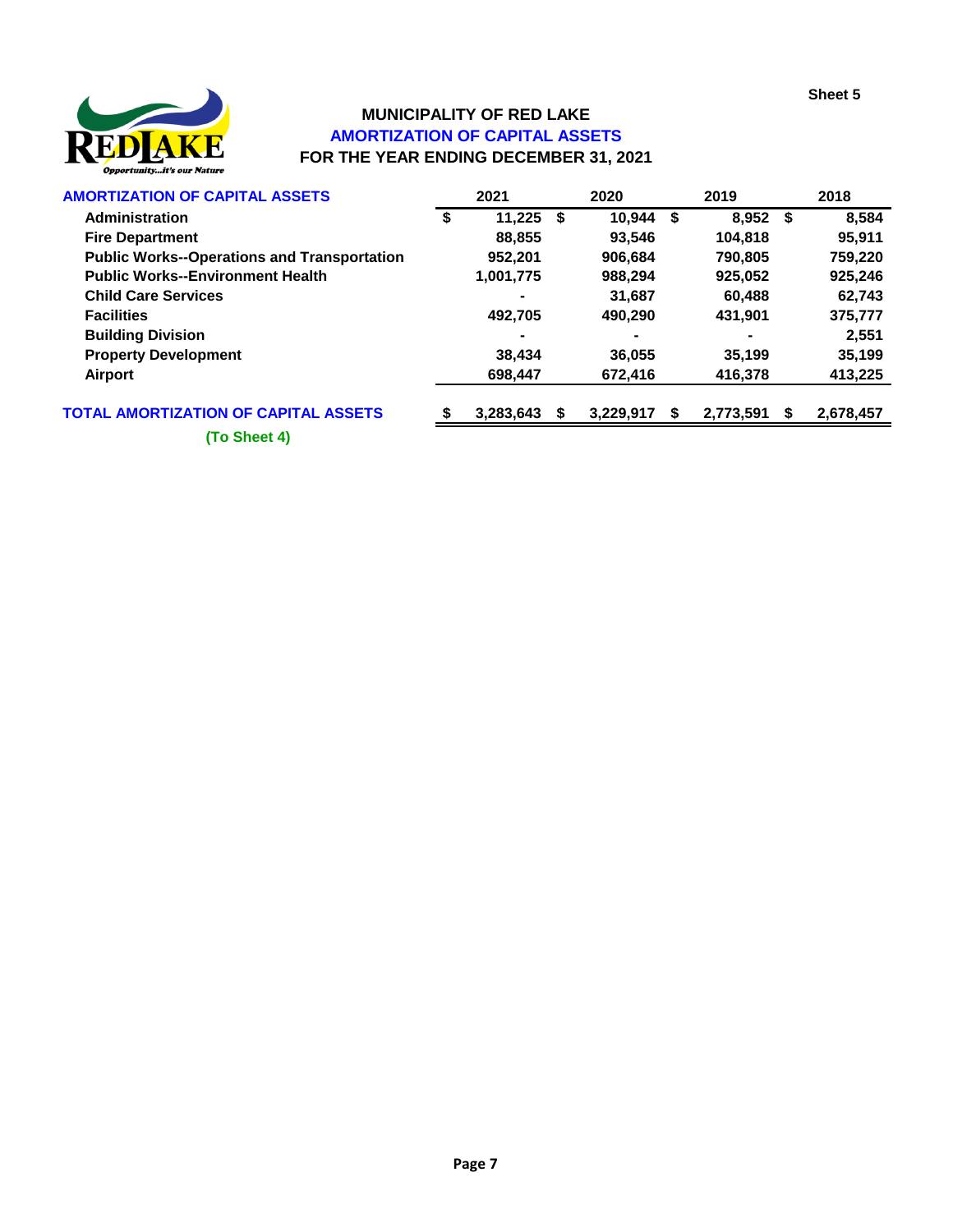

## **FOR THE YEAR ENDING DECEMBER 31, 2021 MUNICIPALITY OF RED LAKE PRINCIPAL REPAYMENT OF LONG TERM DEBT**

|                                                    | 2021            | 2020            | 2019         |    | 2018      |
|----------------------------------------------------|-----------------|-----------------|--------------|----|-----------|
| <b>Administration</b>                              | \$<br>37,960    | \$<br>38.417    | \$<br>39,585 | \$ | 36,740    |
| <b>Fire Department</b>                             | 62,698          | 46,997          | 60,382       |    | 57,681    |
| <b>By-Law/Health &amp; Safety</b>                  | 8,258           | 5,947           | 7.758        |    | 4,374     |
| <b>Public Works--Operations and Transportation</b> | 778,439         | 720.198         | 633,382      |    | 556,783   |
| <b>Public Works--Environment Health</b>            | 619,689         | 699,673         | 652,016      |    | 574,612   |
| <b>Child Care Services</b>                         |                 | 15,838          | 16,333       |    | 16,141    |
| <b>Recreation Programs</b>                         | 10.029          | 9.522           | 9.919        |    | 9.139     |
| <b>Facilities</b>                                  | 194,817         | 179,646         | 179,870      |    | 148,459   |
| <b>Building Division</b>                           |                 |                 |              |    | 1,687     |
| <b>Property Development</b>                        | 338,388         | 405.096         | 400,191      |    | 397,603   |
| Airport                                            | 223,884         | 214,755         | 211,005      |    | 202,491   |
|                                                    | \$<br>2,274,162 | \$<br>2,336,091 | 2,210,441    | S  | 2,005,709 |